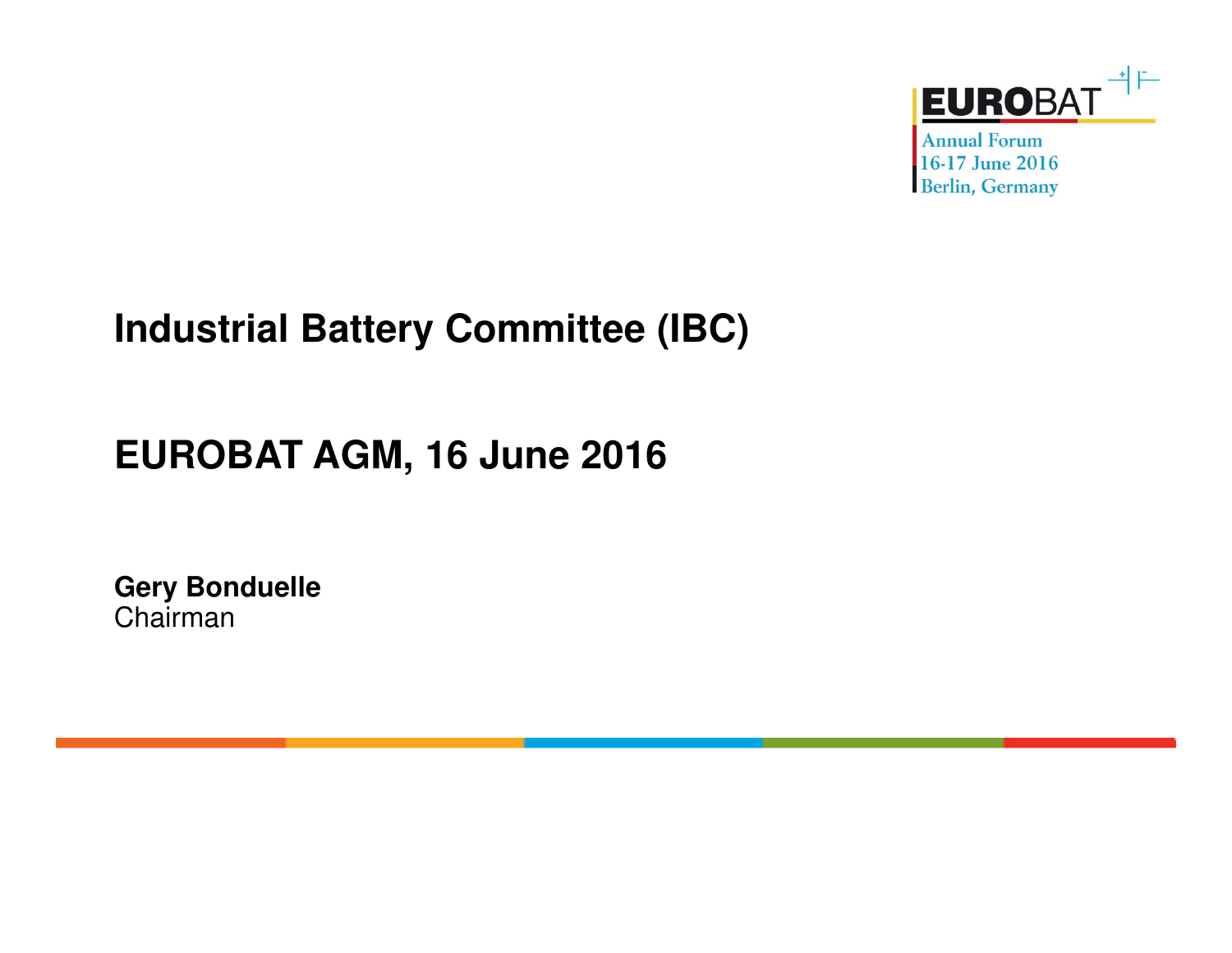#### **Statistics: data sources**



**Annual Forum** 16-17 June 2016 **Berlin, Germany** 

- $\bullet$  EUROBAT IBC: Conducting an Internal Surveys on battery sales:
	- •Battery technologies: lead & non-lead (lithium, nickel, sodium based)
	- • Lead batteries:
		- $\bullet$ Technology segments: sealed/VRLA & flooded
		- Application segments: Motive & Stand-by (communications, UPS, others)  $\bullet$
	- •Sample universe: EU 28, Wider Europe, Africa and Middle East
- $\bullet$  EU Battery imports:
	- •Source: EUROSTAT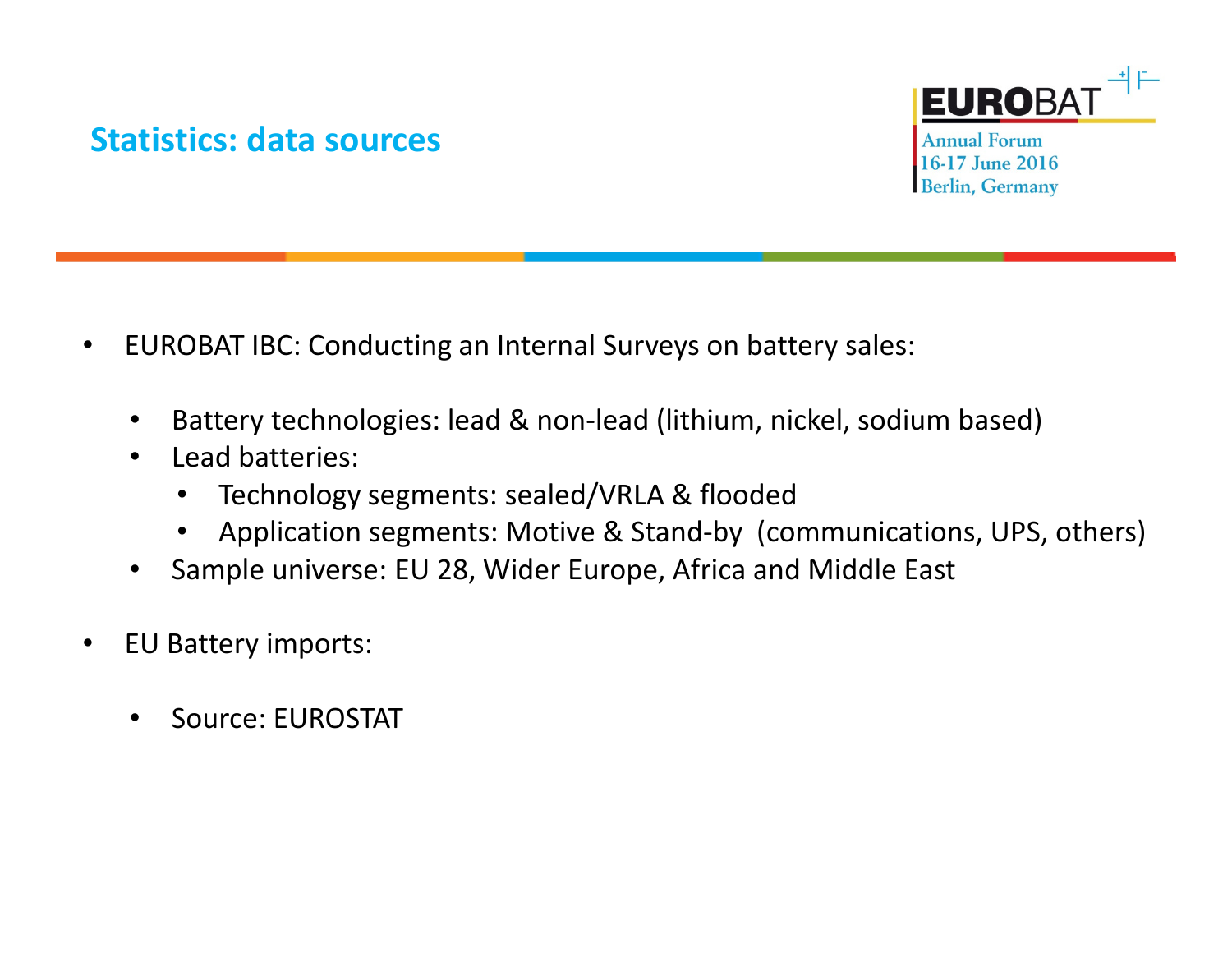### **Statistics Industrial Batteries - market segments**



**Annual Forum** 16-17 June 2016 **Berlin, Germany** 

#### **Results Total Industrial battery Market 2015 – EMEA = 1,388 M€**



Note: - Internal Survey on non-lead battery sales: ongoing and no results available yet - Pro memory: result Survey non-lead 2014: Total market EMEA: 180 M€